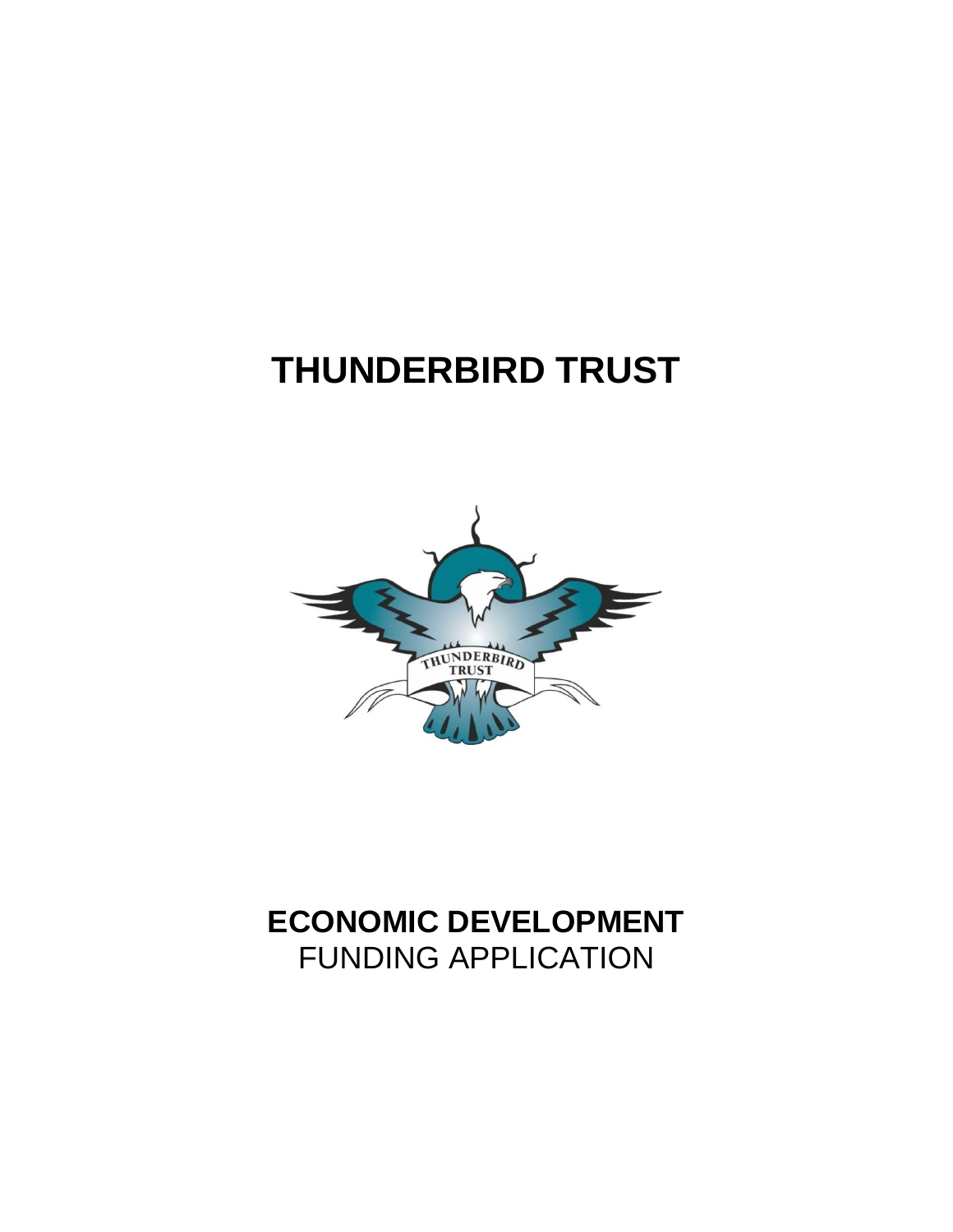## **Table of Contents**

| Α. |  |  |  |  |
|----|--|--|--|--|
| В. |  |  |  |  |
| C. |  |  |  |  |
| D. |  |  |  |  |
|    |  |  |  |  |
|    |  |  |  |  |
|    |  |  |  |  |
|    |  |  |  |  |
|    |  |  |  |  |
|    |  |  |  |  |
|    |  |  |  |  |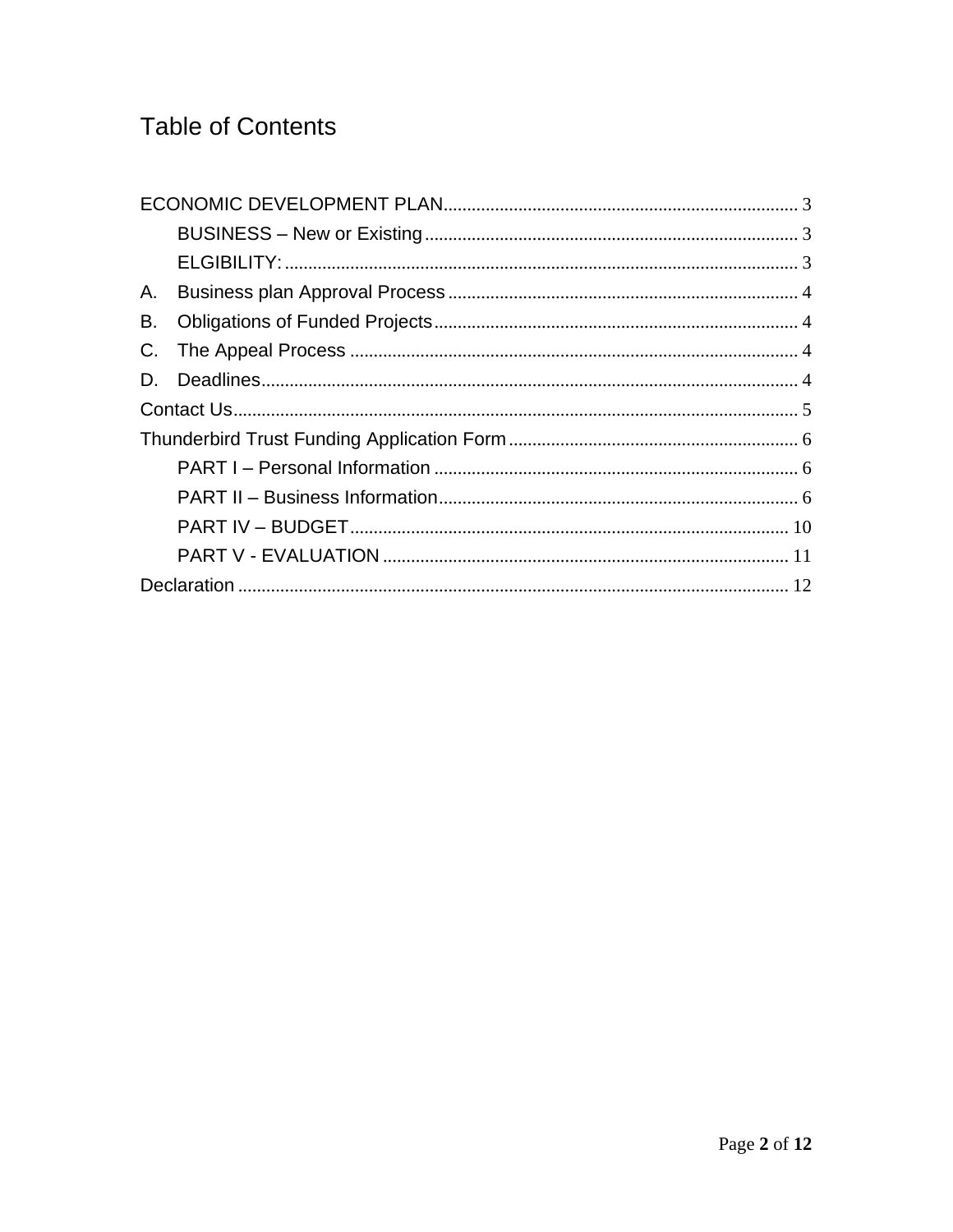## <span id="page-2-0"></span>**ECONOMIC DEVELOPMENT PLAN**

Thunderbird Trust agreement identifies Economic Development as one of three areas of focus. This funding is intended to support new & existing businesses and stimulate the economy of Chippewa of the Thames and its members.

#### <span id="page-2-1"></span>**BUSINESS – New or Existing**

If you own a business or are starting a business, you may be eligible for a onetime non-repayable loan in the amount of \$5000.00 (max.). This funding can be used for, but not limited to the following:

- 1. Capital leverage other funding sources i.e. Tecumseh Community Development Corp., Waubetek Business Development Corp., etc.
- 2. Equipment purchase equipment for business
- 3. Advertising business promotion strategy …AND MUCH MORE!

#### <span id="page-2-2"></span>**ELGIBILITY:**

Eligibility for funding will be determined by the following criteria;

- 1. Applicant must be a member of COTTFN
- 2. Must have an established or new business (concept/development)
- 3. Must clearly demonstrate: viability (i.e. business plan); benefits; and own source revenue investment
- 4. Must provide supporting documentation
- 5. Business plan or invest in writing one will be a main factor in approval process
- 6. Proof of personal investment matching (cash or capital)
- 7. Applicant must match funding 1:1 up to a max. of \$5000.00 cash and/or capital/in-kind
- 8. Ongoing business venture only, NO one-time projects will be funded
- 9. Must continue to be a viable business one year from signing contract or contract will be void and the loan will need to be returned
- 10.Be willing to share your learning journey via social media, newsletter and/or website or at a community workshop

Applications will not be accepted from businesses or individuals owing money and/or final reports to the Trust. Approval is also conditional upon reporting results to the Trustees, be willing to share participation publicly and possible volunteer participation in future strategies (where applicable).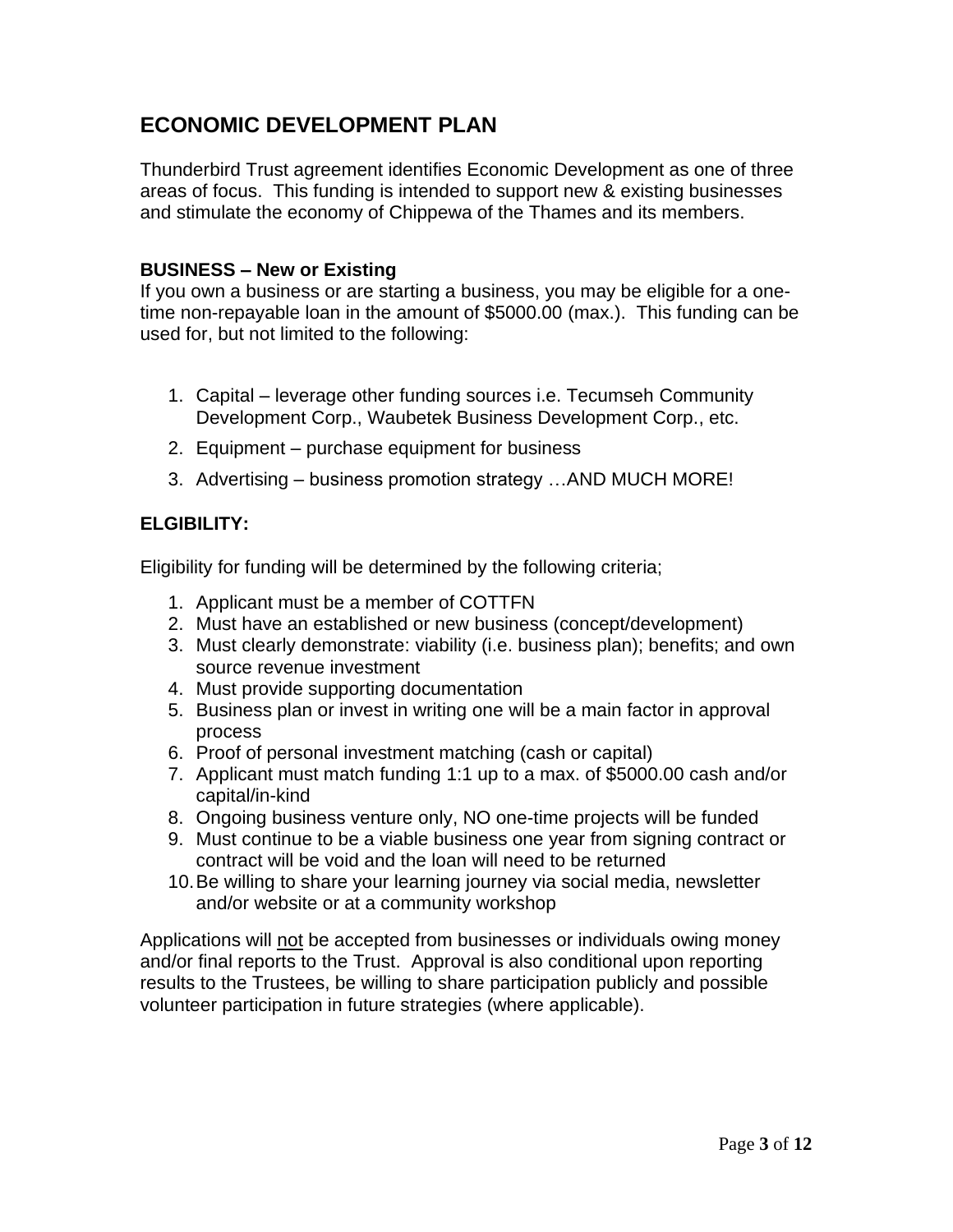- <span id="page-3-0"></span>A. Business plan Approval Process
	- 1. **Application Deadline –** This is an ongoing intake program which will run until budgeted funds are depleted, there is no set deadline.
	- 2. **Screening -** The Thunderbird Trust General Manager will review your business plan in order to ensure you that it meets minimum qualifications prior to presenting to Trustees for review. If your business plan is not complete you will receive communication informing you of missing elements and offering you the opportunity to submit the missing information within reasonable time frame.
	- 3. **Business Plan Review -** If your business plan is complete, it will be addressed at a Trustee meeting to determine whether it meets the criteria. If your business plan does not meet mandatory criteria, it will be removed from the review process. You will receive a letter outlining reasons for denial of application and a contact person who can help you identify other funding sources. All business plans meeting criteria will be notified by letter indicating next steps in the review and approval process.

## <span id="page-3-1"></span>**B. Obligations of Funded Projects**

Obligations of the applicant will be outlined in the contract upon approval. Thunderbird Trust reserves the right to withhold funding at any time if project is not meeting original objectives as set out in the agreed work plan & contract.

The Thunderbird Trust is not responsible for expenditures that are not included in the Business Plan and Costs which exceed approved amount (max \$5000.00). Approved amounts are final and will not be adjusted after contract is signed.

## <span id="page-3-2"></span>**C. The Appeal Process**

Where there is a dispute in the decision to not approve funding for your business plan you may appeal. All appeals must be in writing and submitted to the Thunderbird Trust. It will then be submitted to Trustees for review within a reasonable timeframe.

## <span id="page-3-3"></span>**D. Deadlines**

#### **Applications will be accepted until funding is exhausted.**

1. It is up to you to ensure your business plan arrives and any accompanying documentation so that your business plan can be assessed as quickly as possible.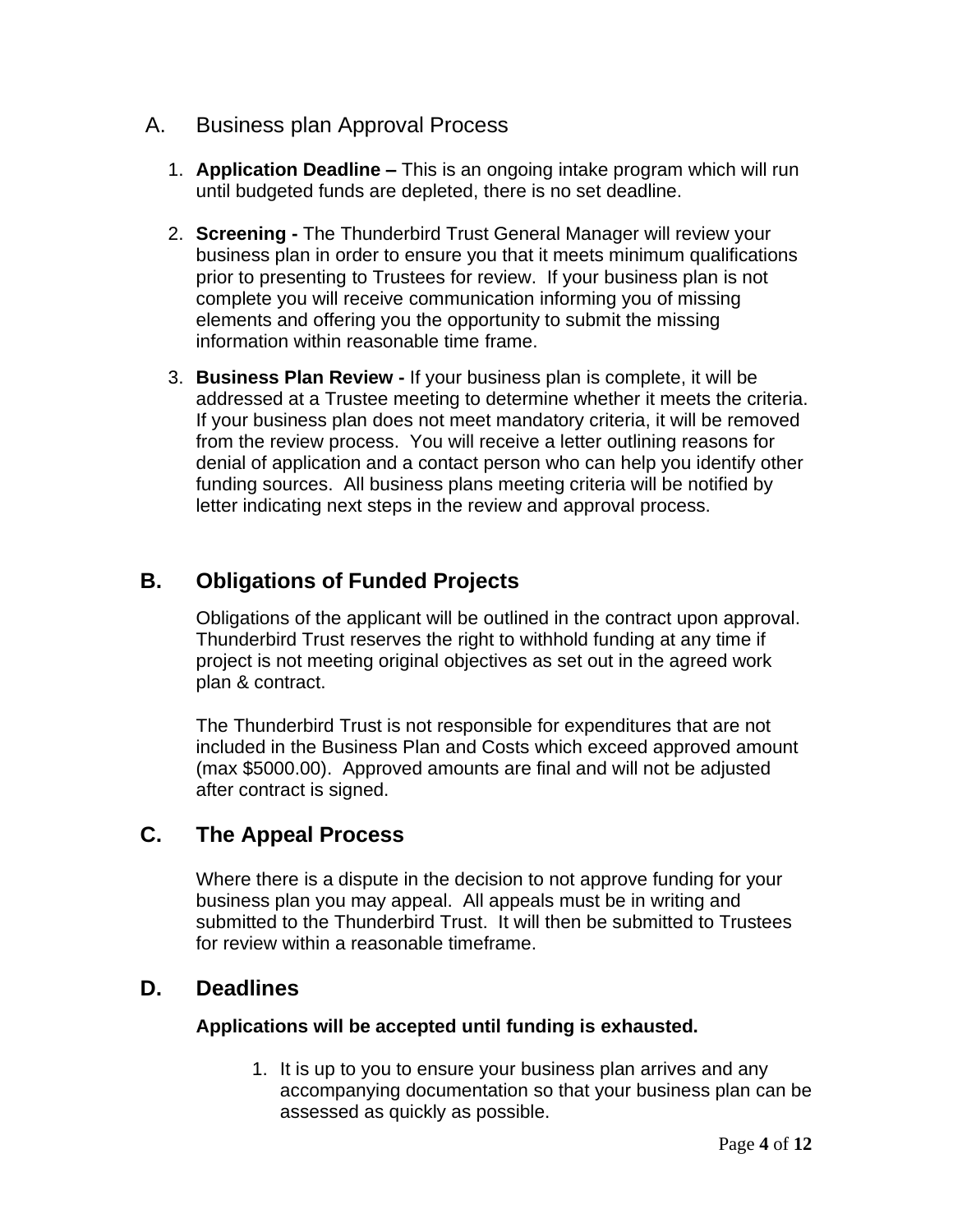- 2. Original Business plans will not be returned to the applicant please make copies for yourself before sending.
- 3. The Thunderbird Trust will not take responsibility for delays or losses caused by Canada Post or other courier companies.
- 4. In order to ensure everyone is treated equally, the Thunderbird Trust will make no exceptions to these requirements.

**FINAL Report Deadlines:** Due 1 year from date of contract signed. Expectations will be outlined in signed contract upon approval.

## **Contact Us**

<span id="page-4-0"></span>You can contact the General Manager for support by phone, email or in person:

**Ramona Sault Thunderbird Trust 641 Jubilee Rd. Muncey, ON N0L 1Y0 Phone: 519-264-2626 Fax: 1-844-877-1395 Email:** [rsault@thunderbirdtrust.ca](mailto:rsault@thunderbirdtrust.ca)

**Application available for download @** [www.thunderbirdtrust.ca](http://www.thunderbirdtrust.ca/)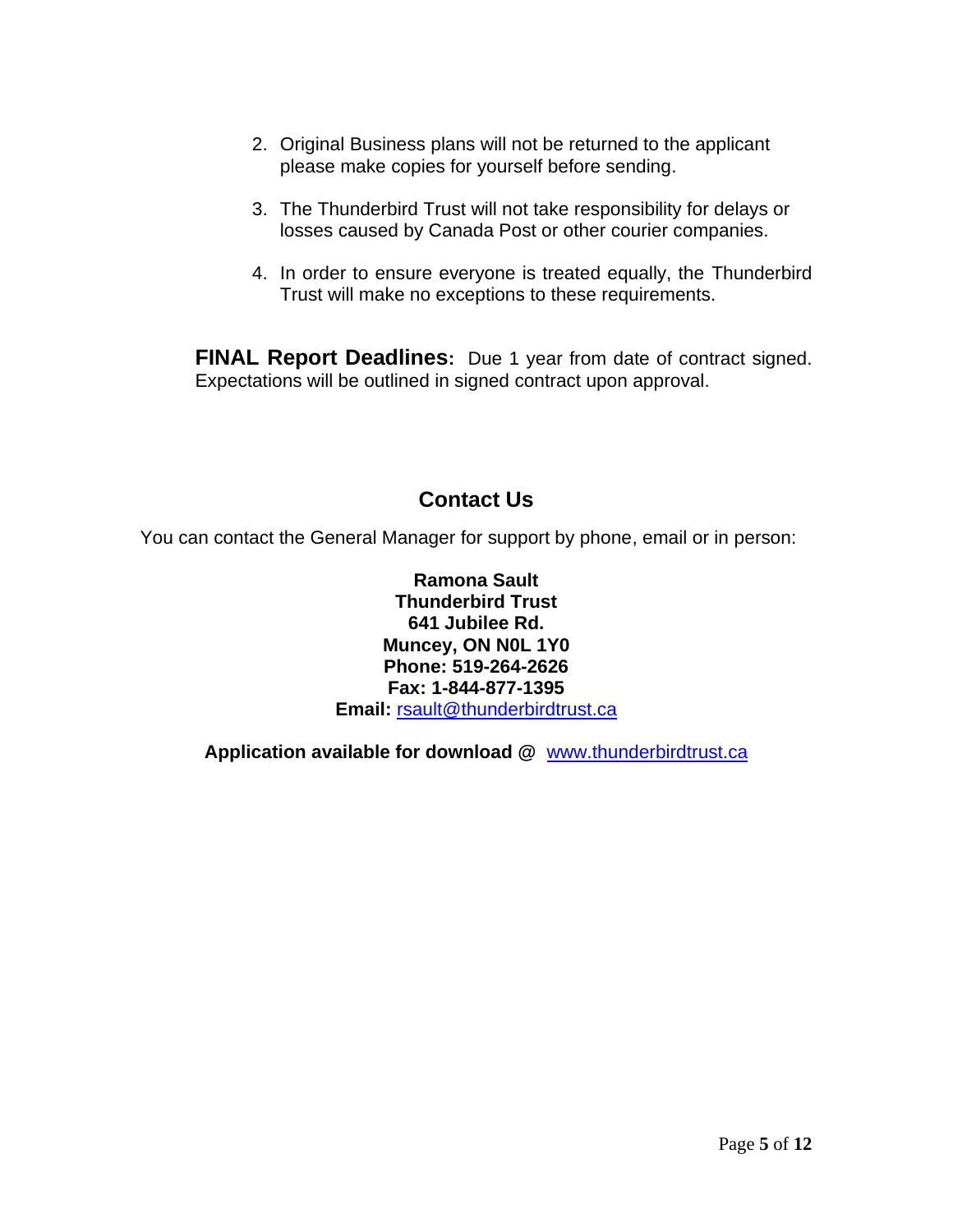## <span id="page-5-0"></span>**Thunderbird Trust Funding Application Form**

#### <span id="page-5-1"></span>**PART I – Personal Information**

Applicant contact information (please print clearly) and must be accompanied by a copy of your status card front and back and cannot be expired.

| First & Last Name: |                  |
|--------------------|------------------|
| Band#:             |                  |
| Address:           |                  |
| City:              | Prov./State:     |
| Phone:             | Postal/Zip code: |
| Email:             |                  |

#### <span id="page-5-2"></span>**PART II – Business Information**

Business contact information (if different from above). If this is not relevant to your situation please skip to the next section.

| <b>Business Name:</b> |                  |
|-----------------------|------------------|
| Website:              |                  |
| Address:              |                  |
| City:                 | Prov./State:     |
| Phone:                | Postal/Zip code: |
| Email:                |                  |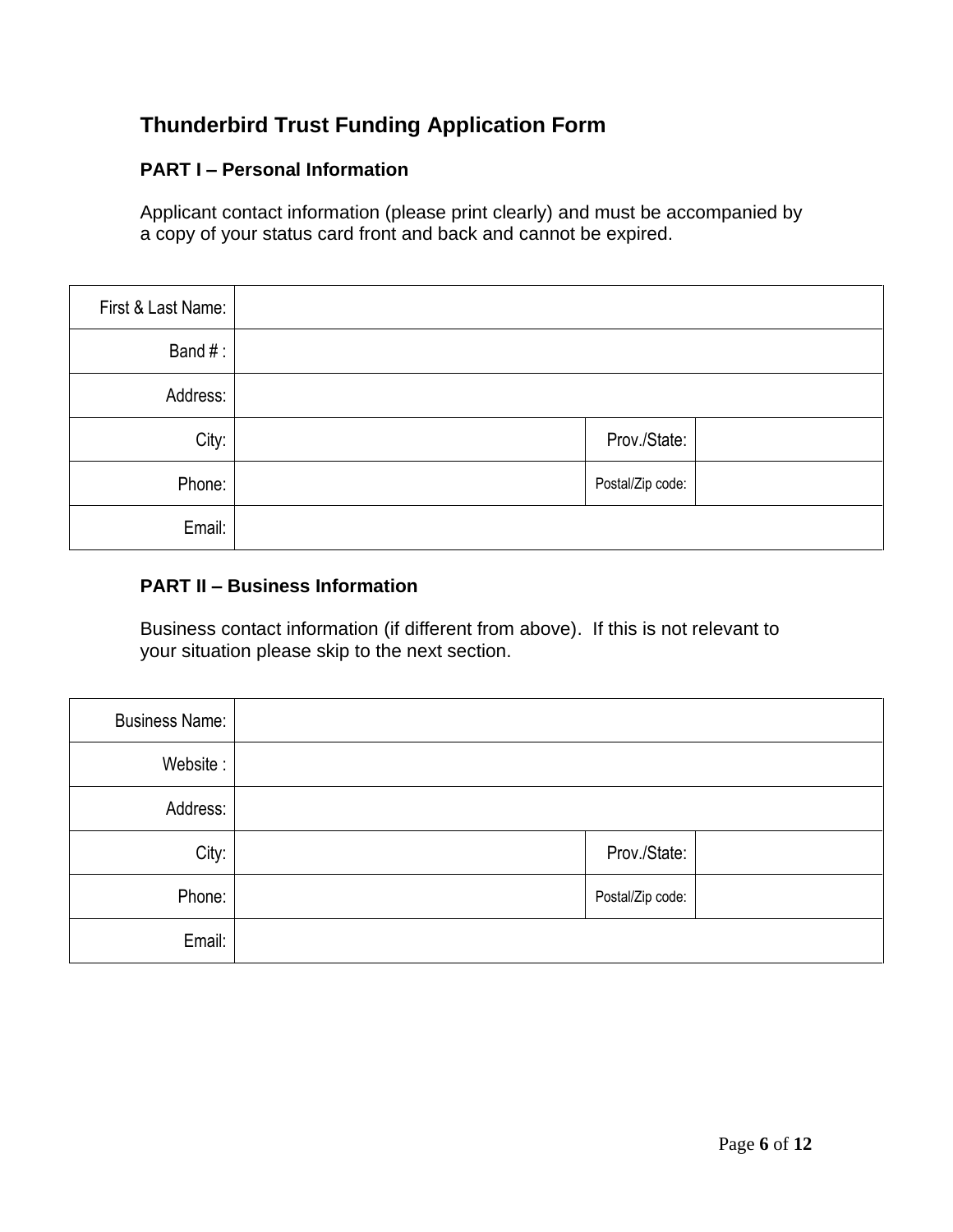#### **PART III - FUNDING AMOUNT REQUEST**

Applicants may apply for a non-repayable funding of up to \$5,000 on a 1:1 matching basis, which can be a combination of cash and/or capital/in-kind. The amount being requested cannot exceed the amount that you are matching. Please include proof of matching funding (i.e. current bank statements, tax return, receipts & pictures, etc.) If you require more room please attach additional page.

| Amount funding requested: | \$<br>Please list matching in-kind items (attach proof): |
|---------------------------|----------------------------------------------------------|
| Amount cash matched:      | \$                                                       |
| Amount capital match:     | \$                                                       |

#### **A. GOALS & OBJECTIVES**

**Identify the specific goal within your business goals that this funding will help to address.** Please be brief in your explanation, if you would like to expand add another page or include in your attached business plan.

| Goal                       | Objective                                    |  |
|----------------------------|----------------------------------------------|--|
| Ex: Increase customer base | Ex: Expand advertising to greater population |  |
|                            |                                              |  |
|                            |                                              |  |
|                            |                                              |  |
|                            |                                              |  |
|                            |                                              |  |
|                            |                                              |  |
|                            |                                              |  |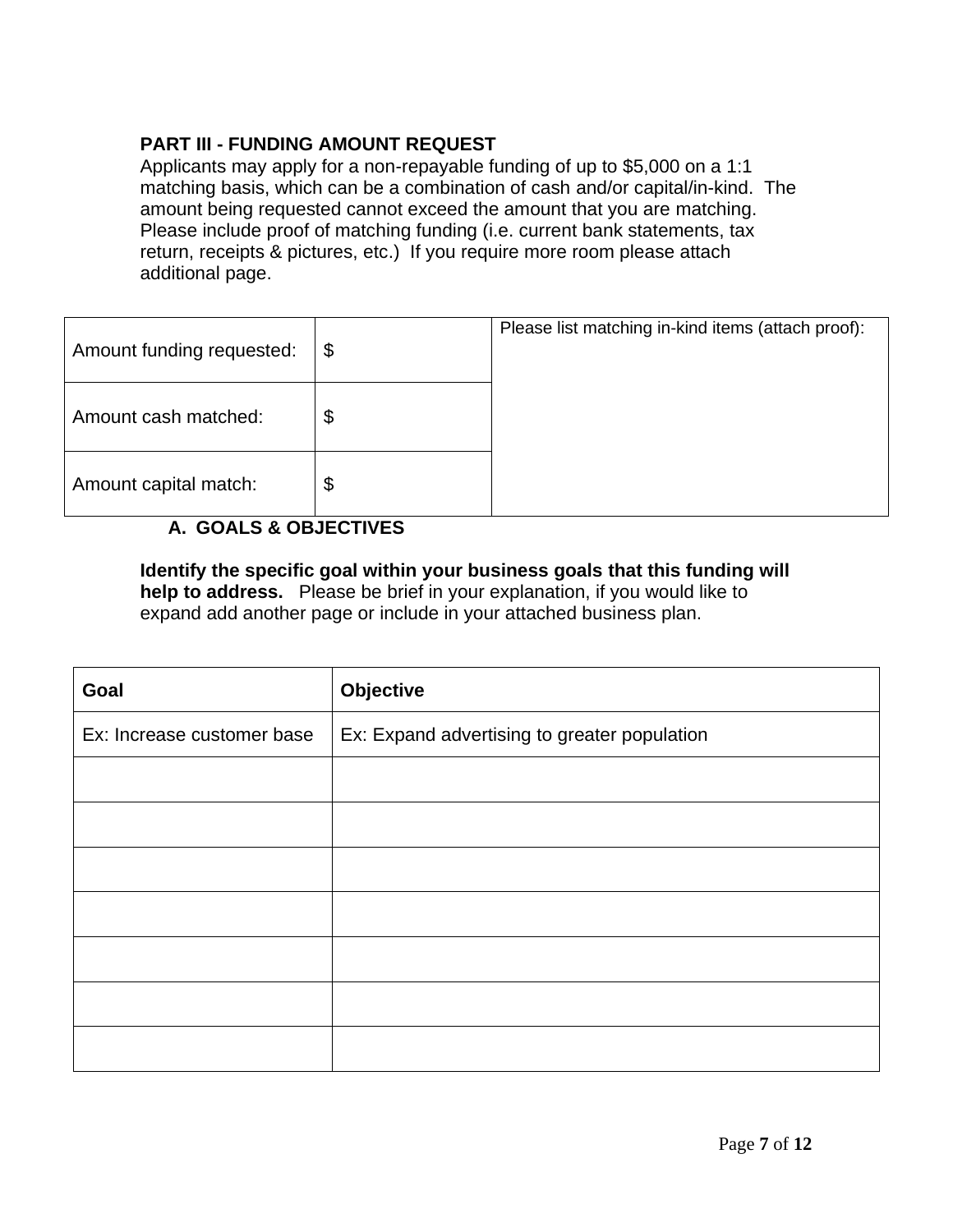#### **B. VIABILITY**

Applicants must clearly demonstrate viability of your current or new business plan. Please outline to the best of your ability the following information:

Operations: How will your business continue to operate after funding from the Thunderbird Trust is exhausted? (Attach a business plan)

\_\_\_\_\_\_\_\_\_\_\_\_\_\_\_\_\_\_\_\_\_\_\_\_\_\_\_\_\_\_\_\_\_\_\_\_\_\_\_\_\_\_\_\_\_\_\_\_\_\_\_\_\_\_\_\_\_\_\_\_\_\_\_\_

\_\_\_\_\_\_\_\_\_\_\_\_\_\_\_\_\_\_\_\_\_\_\_\_\_\_\_\_\_\_\_\_\_\_\_\_\_\_\_\_\_\_\_\_\_\_\_\_\_\_\_\_\_\_\_\_\_\_\_\_\_\_\_\_

\_\_\_\_\_\_\_\_\_\_\_\_\_\_\_\_\_\_\_\_\_\_\_\_\_\_\_\_\_\_\_\_\_\_\_\_\_\_\_\_\_\_\_\_\_\_\_\_\_\_\_\_\_\_\_\_\_\_\_\_\_\_\_\_

\_\_\_\_\_\_\_\_\_\_\_\_\_\_\_\_\_\_\_\_\_\_\_\_\_\_\_\_\_\_\_\_\_\_\_\_\_\_\_\_\_\_\_\_\_\_\_\_\_\_\_\_\_\_\_\_\_\_\_\_\_\_\_\_

\_\_\_\_\_\_\_\_\_\_\_\_\_\_\_\_\_\_\_\_\_\_\_\_\_\_\_\_\_\_\_\_\_\_\_\_\_\_\_\_\_\_\_\_\_\_\_\_\_\_\_\_\_\_\_\_\_\_\_\_\_\_\_\_

\_\_\_\_\_\_\_\_\_\_\_\_\_\_\_\_\_\_\_\_\_\_\_\_\_\_\_\_\_\_\_\_\_\_\_\_\_\_\_\_\_\_\_\_\_\_\_\_\_\_\_\_\_\_\_\_\_\_\_\_\_\_\_\_

Entrepreneur Skills Inventory: Prior Experience/Training in the sector related to your business:

\_\_\_\_\_\_\_\_\_\_\_\_\_\_\_\_\_\_\_\_\_\_\_\_\_\_\_\_\_\_\_\_\_\_\_\_\_\_\_\_\_\_\_\_\_\_\_\_\_\_\_\_\_\_\_\_\_\_\_\_\_\_\_\_

\_\_\_\_\_\_\_\_\_\_\_\_\_\_\_\_\_\_\_\_\_\_\_\_\_\_\_\_\_\_\_\_\_\_\_\_\_\_\_\_\_\_\_\_\_\_\_\_\_\_\_\_\_\_\_\_\_\_\_\_\_\_\_\_

\_\_\_\_\_\_\_\_\_\_\_\_\_\_\_\_\_\_\_\_\_\_\_\_\_\_\_\_\_\_\_\_\_\_\_\_\_\_\_\_\_\_\_\_\_\_\_\_\_\_\_\_\_\_\_\_\_\_\_\_\_\_\_\_

\_\_\_\_\_\_\_\_\_\_\_\_\_\_\_\_\_\_\_\_\_\_\_\_\_\_\_\_\_\_\_\_\_\_\_\_\_\_\_\_\_\_\_\_\_\_\_\_\_\_\_\_\_\_\_\_\_\_\_\_\_\_\_\_

\_\_\_\_\_\_\_\_\_\_\_\_\_\_\_\_\_\_\_\_\_\_\_\_\_\_\_\_\_\_\_\_\_\_\_\_\_\_\_\_\_\_\_\_\_\_\_\_\_\_\_\_\_\_\_\_\_\_\_\_\_\_\_\_

\_\_\_\_\_\_\_\_\_\_\_\_\_\_\_\_\_\_\_\_\_\_\_\_\_\_\_\_\_\_\_\_\_\_\_\_\_\_\_\_\_\_\_\_\_\_\_\_\_\_\_\_\_\_\_\_\_\_\_\_\_\_\_\_

#### **C. COMMUNITY BENEFIT/IMPACT:**

**Benefit**: How will you as a member of Chippewa of the Thames and/or the community benefit? (e.g., community economic, environment, social, cultural impacts; individual economic, social, cultural impacts)

\_\_\_\_\_\_\_\_\_\_\_\_\_\_\_\_\_\_\_\_\_\_\_\_\_\_\_\_\_\_\_\_\_\_\_\_\_\_\_\_\_\_\_\_\_\_\_\_\_\_\_\_\_\_\_\_\_\_\_\_\_\_\_\_

\_\_\_\_\_\_\_\_\_\_\_\_\_\_\_\_\_\_\_\_\_\_\_\_\_\_\_\_\_\_\_\_\_\_\_\_\_\_\_\_\_\_\_\_\_\_\_\_\_\_\_\_\_\_\_\_\_\_\_\_\_\_\_\_

\_\_\_\_\_\_\_\_\_\_\_\_\_\_\_\_\_\_\_\_\_\_\_\_\_\_\_\_\_\_\_\_\_\_\_\_\_\_\_\_\_\_\_\_\_\_\_\_\_\_\_\_\_\_\_\_\_\_\_\_\_\_\_\_

\_\_\_\_\_\_\_\_\_\_\_\_\_\_\_\_\_\_\_\_\_\_\_\_\_\_\_\_\_\_\_\_\_\_\_\_\_\_\_\_\_\_\_\_\_\_\_\_\_\_\_\_\_\_\_\_\_\_\_\_\_\_\_\_

\_\_\_\_\_\_\_\_\_\_\_\_\_\_\_\_\_\_\_\_\_\_\_\_\_\_\_\_\_\_\_\_\_\_\_\_\_\_\_\_\_\_\_\_\_\_\_\_\_\_\_\_\_\_\_\_\_\_\_\_\_\_\_\_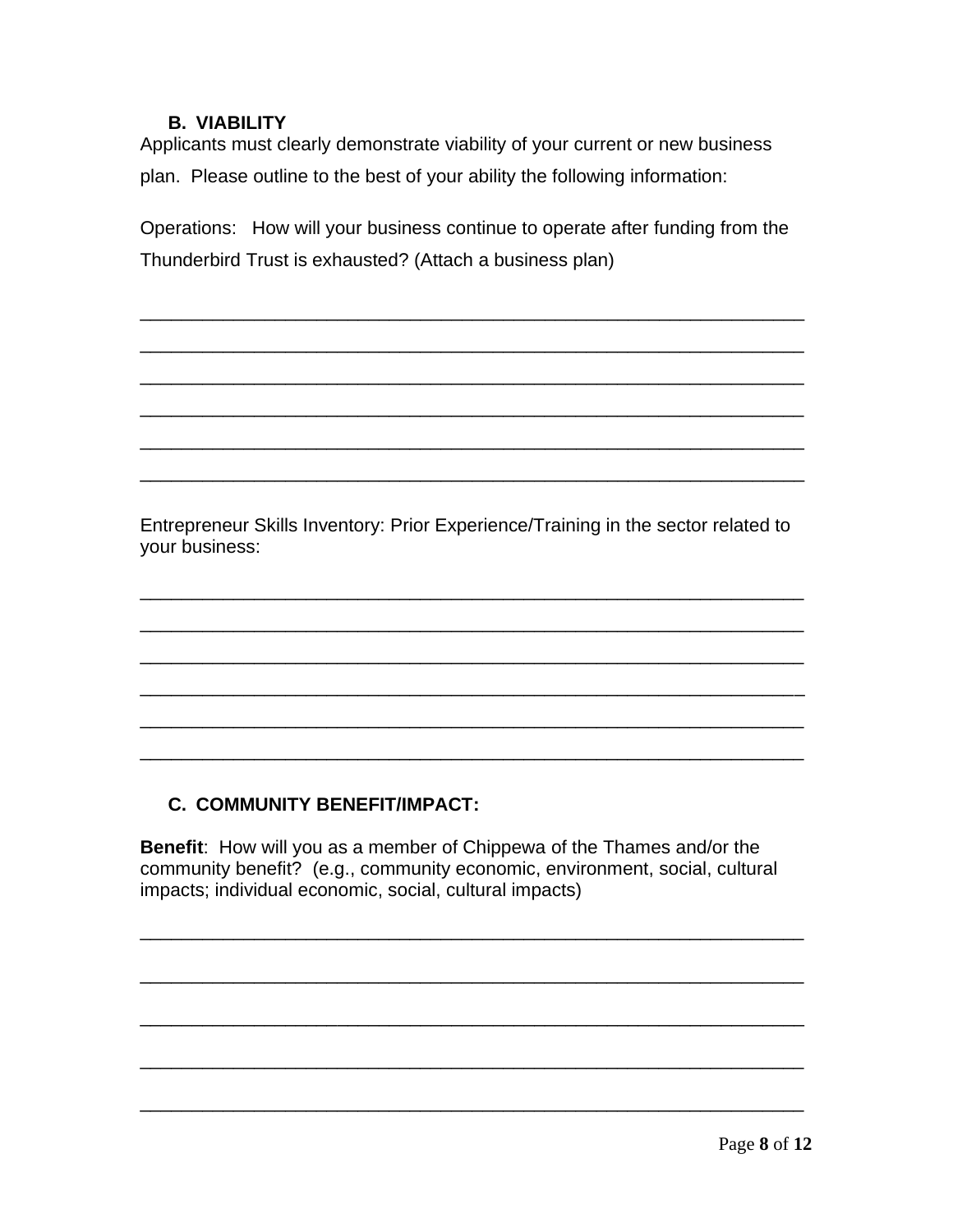**Impact:** Identify some of the environmental considerations you are making in the running of your business? (e.g., disposal and care of materials, care and maintenance and disposal of equipment, increased traffic, wear and tear on roads, safety and long-term health considerations for children and families due to long term environmental impacts; soil degradation of land business exists)

\_\_\_\_\_\_\_\_\_\_\_\_\_\_\_\_\_\_\_\_\_\_\_\_\_\_\_\_\_\_\_\_\_\_\_\_\_\_\_\_\_\_\_\_\_\_\_\_\_\_\_\_\_\_\_\_\_\_\_\_\_\_\_\_

\_\_\_\_\_\_\_\_\_\_\_\_\_\_\_\_\_\_\_\_\_\_\_\_\_\_\_\_\_\_\_\_\_\_\_\_\_\_\_\_\_\_\_\_\_\_\_\_\_\_\_\_\_\_\_\_\_\_\_\_\_\_\_\_

\_\_\_\_\_\_\_\_\_\_\_\_\_\_\_\_\_\_\_\_\_\_\_\_\_\_\_\_\_\_\_\_\_\_\_\_\_\_\_\_\_\_\_\_\_\_\_\_\_\_\_\_\_\_\_\_\_\_\_\_\_\_\_\_

\_\_\_\_\_\_\_\_\_\_\_\_\_\_\_\_\_\_\_\_\_\_\_\_\_\_\_\_\_\_\_\_\_\_\_\_\_\_\_\_\_\_\_\_\_\_\_\_\_\_\_\_\_\_\_\_\_\_\_\_\_\_\_\_

\_\_\_\_\_\_\_\_\_\_\_\_\_\_\_\_\_\_\_\_\_\_\_\_\_\_\_\_\_\_\_\_\_\_\_\_\_\_\_\_\_\_\_\_\_\_\_\_\_\_\_\_\_\_\_\_\_\_\_\_\_\_\_\_

\_\_\_\_\_\_\_\_\_\_\_\_\_\_\_\_\_\_\_\_\_\_\_\_\_\_\_\_\_\_\_\_\_\_\_\_\_\_\_\_\_\_\_\_\_\_\_\_\_\_\_\_\_\_\_\_\_\_\_\_\_\_\_\_

\_\_\_\_\_\_\_\_\_\_\_\_\_\_\_\_\_\_\_\_\_\_\_\_\_\_\_\_\_\_\_\_\_\_\_\_\_\_\_\_\_\_\_\_\_\_\_\_\_\_\_\_\_\_\_\_\_\_\_\_\_\_\_\_

\_\_\_\_\_\_\_\_\_\_\_\_\_\_\_\_\_\_\_\_\_\_\_\_\_\_\_\_\_\_\_\_\_\_\_\_\_\_\_\_\_\_\_\_\_\_\_\_\_\_\_\_\_\_\_\_\_\_\_\_\_\_\_\_

\_\_\_\_\_\_\_\_\_\_\_\_\_\_\_\_\_\_\_\_\_\_\_\_\_\_\_\_\_\_\_\_\_\_\_\_\_\_\_\_\_\_\_\_\_\_\_\_\_\_\_\_\_\_\_\_\_\_\_\_\_\_\_\_

\_\_\_\_\_\_\_\_\_\_\_\_\_\_\_\_\_\_\_\_\_\_\_\_\_\_\_\_\_\_\_\_\_\_\_\_\_\_\_\_\_\_\_\_\_\_\_\_\_\_\_\_\_\_\_\_\_\_\_\_\_\_\_\_

\_\_\_\_\_\_\_\_\_\_\_\_\_\_\_\_\_\_\_\_\_\_\_\_\_\_\_\_\_\_\_\_\_\_\_\_\_\_\_\_\_\_\_\_\_\_\_\_\_\_\_\_\_\_\_\_\_\_\_\_\_\_\_\_

\_\_\_\_\_\_\_\_\_\_\_\_\_\_\_\_\_\_\_\_\_\_\_\_\_\_\_\_\_\_\_\_\_\_\_\_\_\_\_\_\_\_\_\_\_\_\_\_\_\_\_\_\_\_\_\_\_\_\_\_\_\_\_\_

\_\_\_\_\_\_\_\_\_\_\_\_\_\_\_\_\_\_\_\_\_\_\_\_\_\_\_\_\_\_\_\_\_\_\_\_\_\_\_\_\_\_\_\_\_\_\_\_\_\_\_\_\_\_\_\_\_\_\_\_\_\_\_\_

\_\_\_\_\_\_\_\_\_\_\_\_\_\_\_\_\_\_\_\_\_\_\_\_\_\_\_\_\_\_\_\_\_\_\_\_\_\_\_\_\_\_\_\_\_\_\_\_\_\_\_\_\_\_\_\_\_\_\_\_\_\_\_\_

\_\_\_\_\_\_\_\_\_\_\_\_\_\_\_\_\_\_\_\_\_\_\_\_\_\_\_\_\_\_\_\_\_\_\_\_\_\_\_\_\_\_\_\_\_\_\_\_\_\_\_\_\_\_\_\_\_\_\_\_\_\_\_\_

\_\_\_\_\_\_\_\_\_\_\_\_\_\_\_\_\_\_\_\_\_\_\_\_\_\_\_\_\_\_\_\_\_\_\_\_\_\_\_\_\_\_\_\_\_\_\_\_\_\_\_\_\_\_\_\_\_\_\_\_\_\_\_\_

\_\_\_\_\_\_\_\_\_\_\_\_\_\_\_\_\_\_\_\_\_\_\_\_\_\_\_\_\_\_\_\_\_\_\_\_\_\_\_\_\_\_\_\_\_\_\_\_\_\_\_\_\_\_\_\_\_\_\_\_\_\_\_\_

**Volunteer:** Would you be willing to volunteer sharing your experience and expertise with other members by apprenticing or sharing via written, video, workshop, etc.? Please explain how.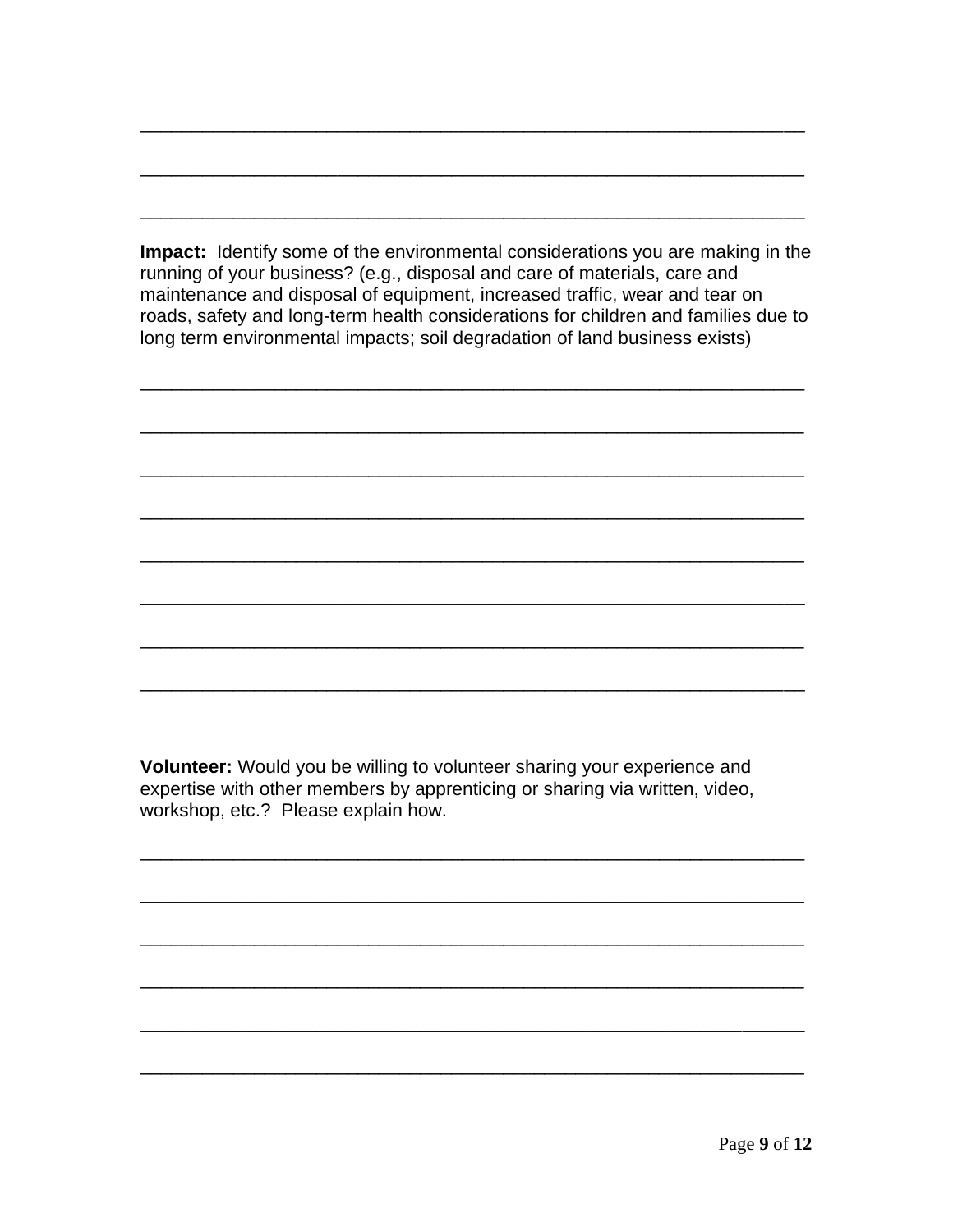### <span id="page-9-0"></span>**PART IV – BUDGET**

Please list the costs by line item that this funding will cover if approved, if more space is needed please provide additional page(s).

<span id="page-9-1"></span>

| <b>Project Cost Description</b>                      | <b>Amount \$</b>      |
|------------------------------------------------------|-----------------------|
|                                                      |                       |
|                                                      |                       |
|                                                      |                       |
|                                                      |                       |
|                                                      |                       |
|                                                      |                       |
|                                                      |                       |
|                                                      |                       |
|                                                      |                       |
|                                                      |                       |
|                                                      |                       |
|                                                      |                       |
|                                                      |                       |
|                                                      |                       |
|                                                      |                       |
|                                                      |                       |
|                                                      |                       |
|                                                      |                       |
| <b>Total Costs</b>                                   | $\boldsymbol{\$}$     |
| Minus: Other Income Sources Received (if applicable) | $\boldsymbol{\$}$     |
| <b>Sub-Total</b>                                     | $\boldsymbol{\theta}$ |
| <b>Total Request from Thunderbird Trust</b>          | $\boldsymbol{\$}$     |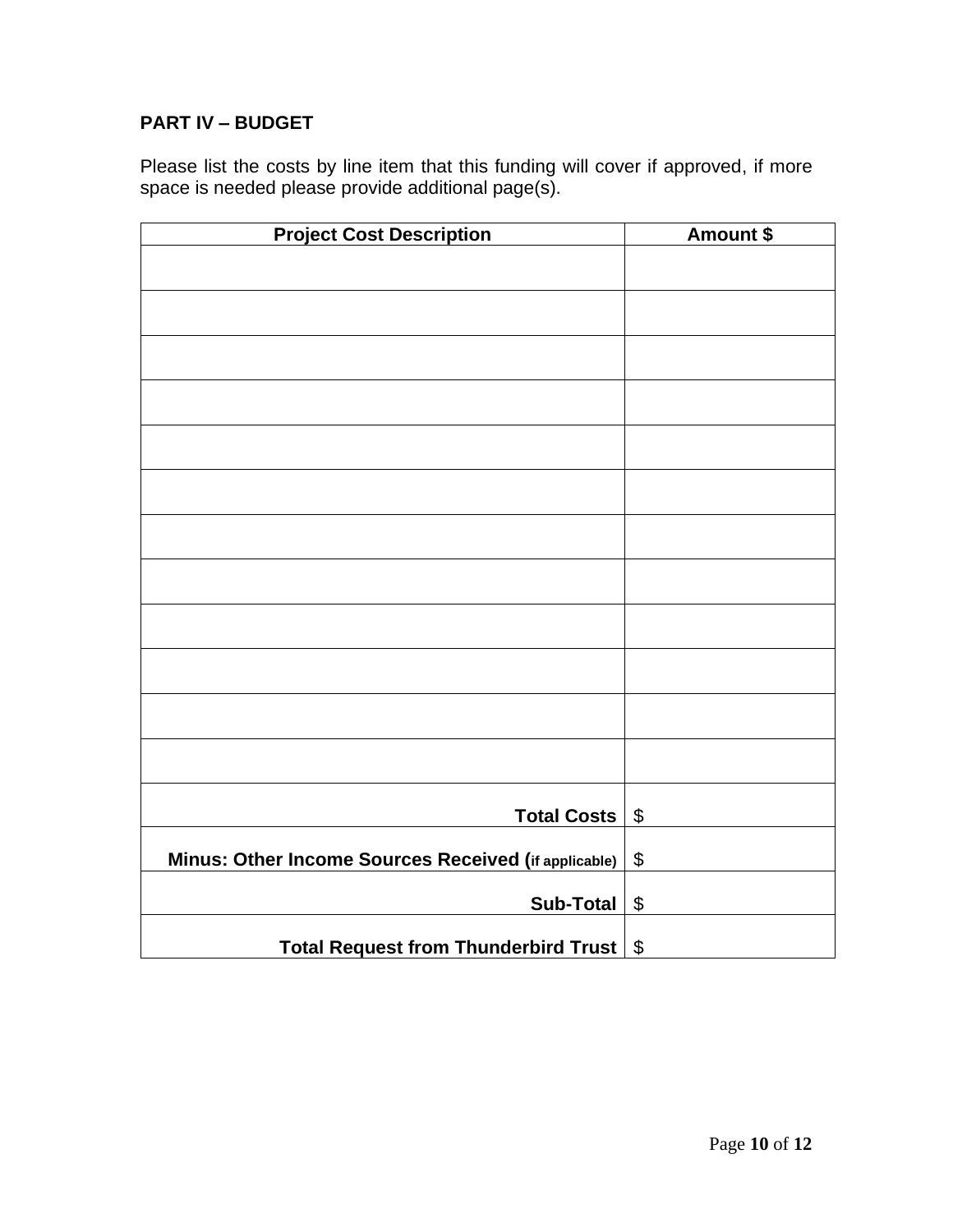#### **PART V - EVALUATION**

Tell us how you will evaluate your business plan. How will success be determined and/or measured? If you are going to use an evaluation instrument, include it as an appendix.

In this section, demonstrate that you take your objectives seriously and intend to measure your efforts. Your evaluation can help you learn what parts of your program require strengthening or changing.

Please attach a business plan. Please ensure the following minimum components are included:

- Business description
	- o Goals
	- o Vision
	- o Product overview
- The market place
	- o Industry factors and trends
	- o competition
	- o customers
- Sales and marketing
	- o Processes, people and customer service
	- o Price, positioning and promotion
- Business operations
	- o Staff/team
	- o suppliers
- Financials
	- o Personal resources net worth, credit history, ability to manage personal finances
	- o Business Finances balance sheet, income statement, cash flow projections

Use additional pages as required.

Please see the following websites for help in developing your business plan:

#### [http://www.waubetek.com/PDF%20Documents/WBDC%20Business%20Plannin](http://www.waubetek.com/PDF%20Documents/WBDC%20Business%20Planning%20Guide.pdf) [g%20Guide.pdf](http://www.waubetek.com/PDF%20Documents/WBDC%20Business%20Planning%20Guide.pdf)

<http://www.scotiabank.com/ca/en/0,,588,00.html>

<https://www.tdbusinessplanner.com/Pages/Index.aspx>